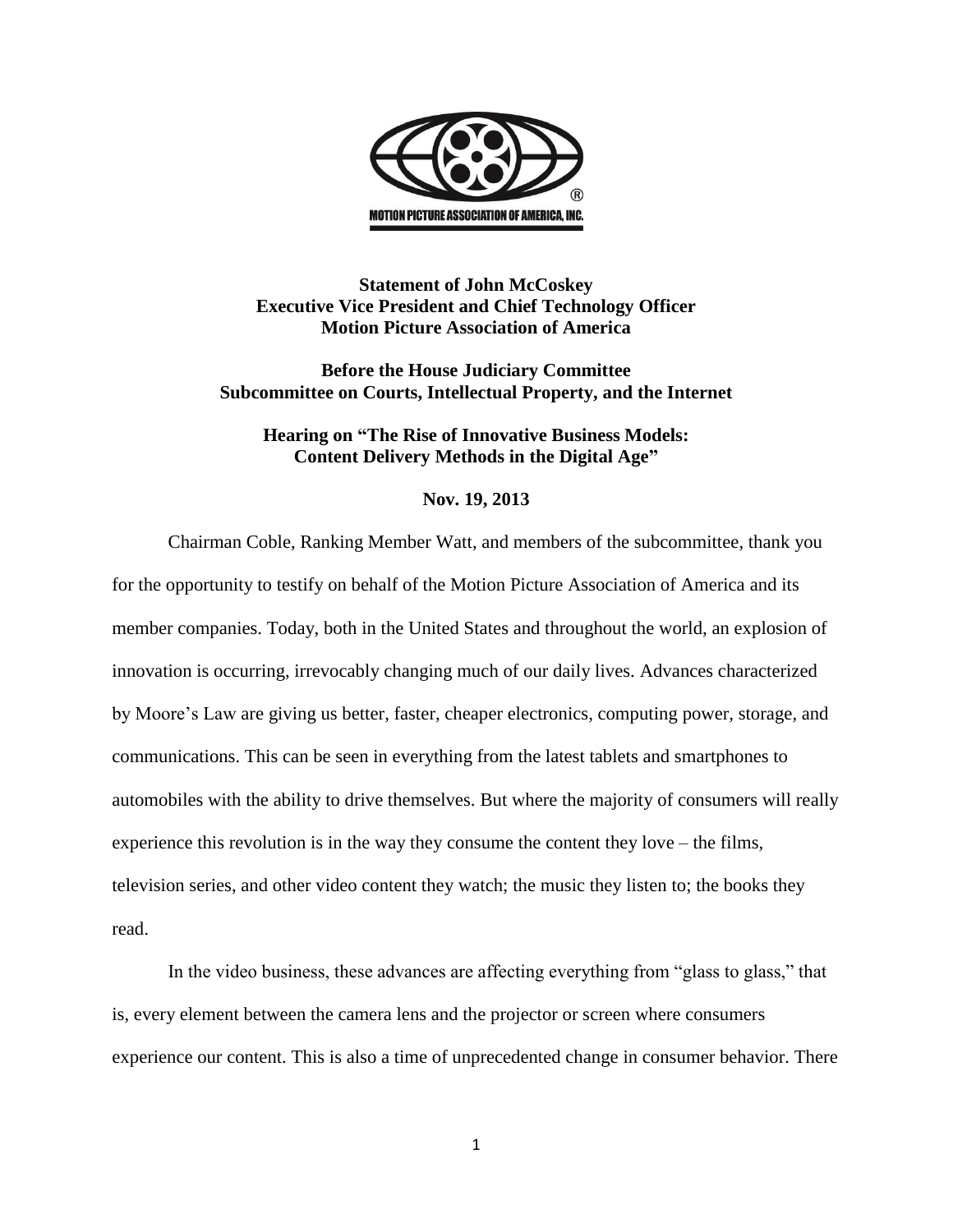are now more mobile devices than people in the United States, and smartphones and tablets have outpaced sales of desktop and laptop computers combined.

As the primary advocate throughout the world for the American film, television, and home video industries, we are committed to promoting a climate that provides audiences with as many options as possible for experiencing the great video entertainment our country produces. Seemingly every week, our industry is rolling out innovative and often experimental offerings in response to consumer demand for more interactive, more immersive, and more portable entertainment. Whether in state-of-the-art cinemas, on the latest mobile devices, or on highdefinition TVs, content creators are working every day on their own and in partnership with other technology companies to create innovative ways for audiences to easily access content.

Before televisions became commonplace in the 1950s American home, the only way audiences could experience the spectacles and remarkable storytelling of filmmakers was by sitting in a theater. More than half a century later, consumers have more options than ever for viewing their favorite content, and those options continue to grow almost daily. When watching on the silver screen, moviephiles can experience the latest cutting-edge visual and special effects in high-resolution digital 3-D and IMAX, surrounded by breathtaking digital sound. When at home, they can watch films and TV shows as they air or at the time of their choosing using a DVR, video-on-demand service, or Blu-Ray disc.

Nearly 42 million homes in the United States now have any number of Internetconnected media devices, including game consoles, smart TVs, and online set-top boxes. More than 90 legitimate online services are already enabling those homes to download or stream movies and TV shows, offering a service for every type of content consumer out there. Earlier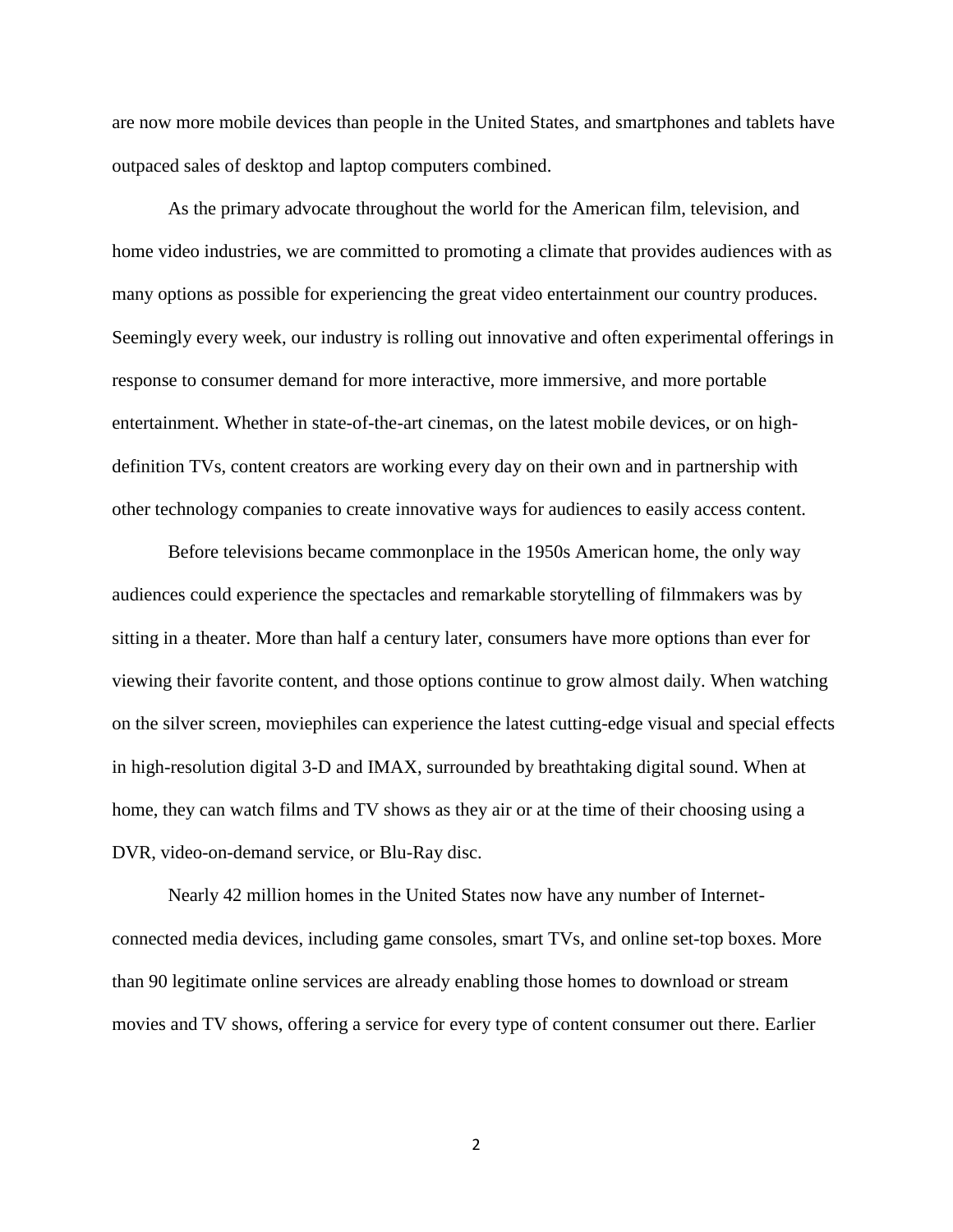this year, the MPAA created a website called wheretowatch.org, offering a one-stop shop to connect consumers to that growing list of legal Internet video services.

Americans are visiting these services at an incredible, and growing, rate. Last year alone, U.S. audiences legally consumed *nearly 3.5 billion hours* of movies online. They spent many of those hours using a smartphone, tablet, or other mobile device on services like TV Everywhere, Netflix, Hulu, HBO GO, VUDU, Amazon, Target Ticket, and EpixHD, to name just a few. And because of partnerships with innovative consumer electronics companies, consumers have many new options for enjoying our members' content in their living room, enabled by affordable and easy to use devices like Roku, Chromecast, AppleTV, Xbox, and Playstation.

Our member companies have embraced this movement of portability, flexibility, and ease of access for viewers. One way they have done so is through "UltraViolet," a free digital storage locker that allows a consumer, after purchasing UltraViolet media – such as a Blu-Ray, DVD, or electronic purchase over the Internet – to then access that content on any UltraViolet-compatible device registered to them. Consumers have the option to either seamlessly stream the content or download it for later viewing without a broadband connection. Consumers can choose from a number of UltraViolet-enabled services, like Flixster, Wal-Mart's Vudu, Best Buy's Cinema Now, Technicolor's M-Go and Barnes & Noble. Our member companies—along with others in the Digital Entertainment Content Ecosystem (DECE) consortium of more than 60 studios, retail stores, and technology firms—created UltraViolet to further enable consumers to watch what they want, when they want, where they want. And because UltraViolet is powered by such a diverse consortium of innovative companies, consumers are not locked in to one portal and shift from one service to another as each continues to innovate. UltraViolet also enables sharing of content among up to five connected accounts and twelve devices. More than 9,500 titles are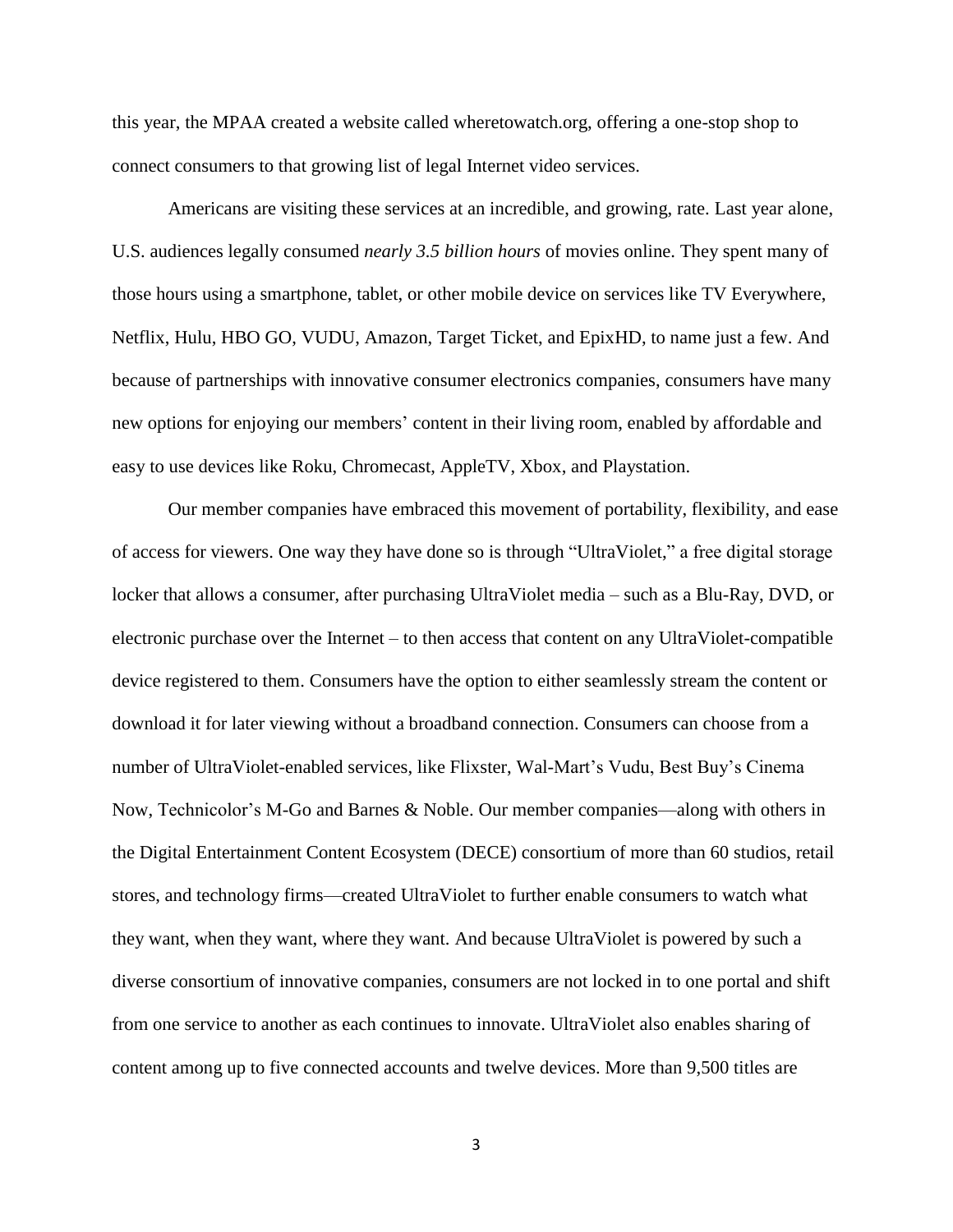available through UltraViolet, with the list growing every day. Consumers have registered more than 13 million accounts for UltraViolet to date.

The overwhelming success of these legal services and distribution models in the burgeoning digital marketplace is a testament to the success of the U.S. copyright regime, which promotes investment in both creation and delivery of content. Recognizing creators' property interest in their creations encourages them to create ever more innovative content. This in turn spurs investment in applications, services, devices, and other technologies for viewing that content.

The Copyright Act enables and encourages entrepreneurs to innovate and creates a competitive marketplace for these products and services. This is reflected in companies like Netflix, Hulu, and Amazon, whose online streaming services began as distribution outlets for content created by others, but now also drive development of new original programming. It can be seen with the recent YouTube Music Awards honoring the talents of both established stars and internet sensations; and it shows as Twitter – in partnership with leading content producers – continues highlighting the integration of social media platform with the TV viewing experience. And it is why all MPAA member companies stream their content online through their own sites, as well as through partner services. This includes advertisement-supported apps, like the NBC app, as well as apps powered by the TV Everywhere authentication model, like the TNT app, Watch ABC, Showtime Anytime and others. Each company has embraced online marketing through second-screen experiences like the distribution of exclusive content. And all of them use social media to interact with consumers on a regular basis. With licensing agreements under which consumers can rent films through YouTube, content creators are demonstrating a commitment to offer their high-quality content through the most popular platforms.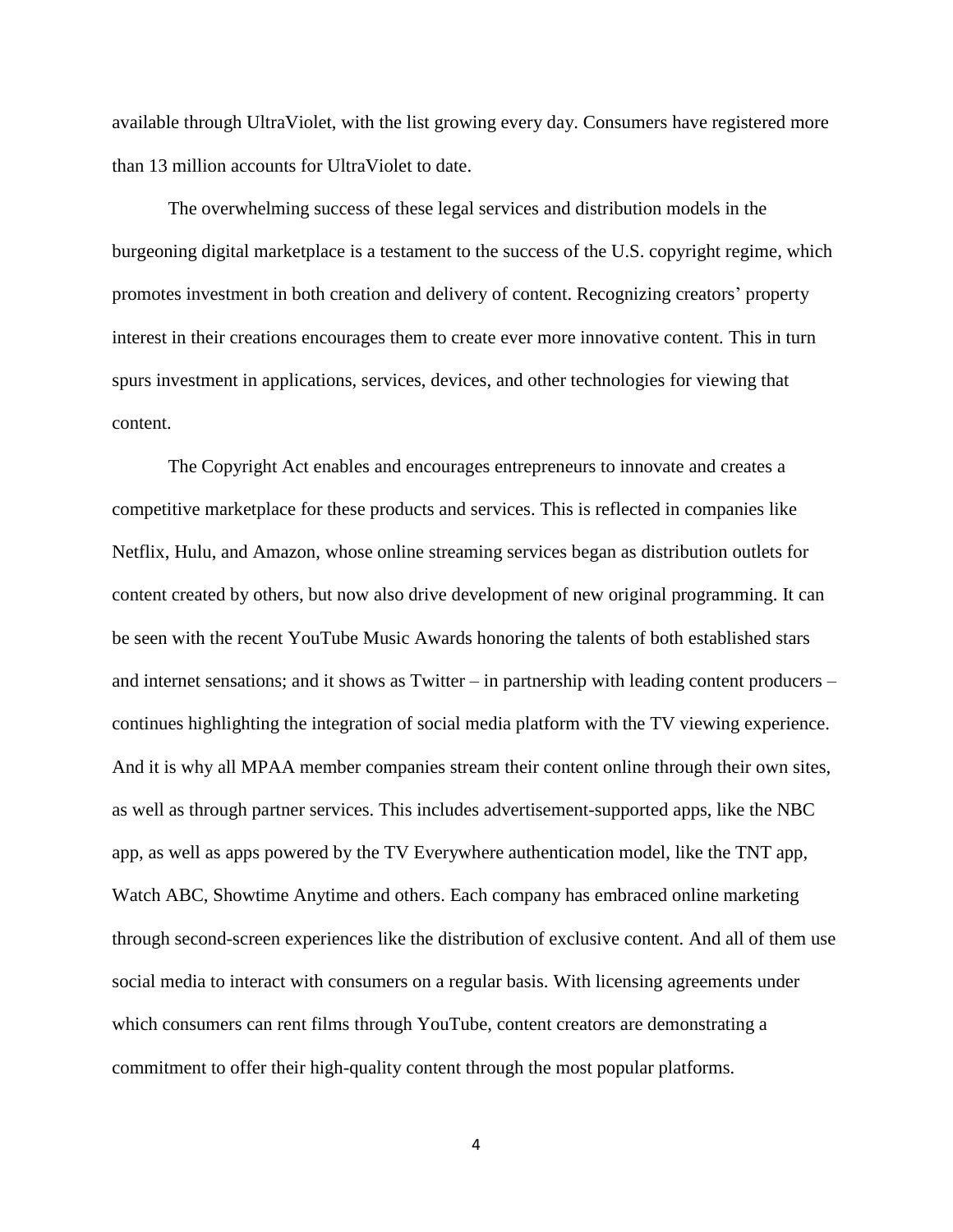We are now entering an era many call the "Internet of things," where more and more devices are becoming "connected." According to estimates, 50 to 75 billion devices will be connected to the Internet by 2020. Many of those devices will be used to create, deliver, and consume media and entertainment content. But, in order to ensure that this growth in digital content and innovative delivery methods continues, it is imperative that all stakeholders in the digital ecosystem respect copyright in the digital environment. Everyone must do their part to protect the rights of creators and innovators. We all share a responsibility to curb abusive practices online that stunt investment in content, hurt the rapidly evolving digital marketplace, and harm the interests of consumers who benefit from these innovations. That means finding ways of working together in good faith on voluntary solutions where everyone shares in the responsibility of creating a healthy digital marketplace for the exchange of ideas, goods, and services; one that promotes creativity, investment, innovation, and job creation.

This is a transformative time for content creators and distributors of all types, but especially for those working in the American film and television industry. For more than a century we have produced programming that has inspired, thrilled, and educated audiences around the world. Our industry supports nearly 2 million jobs in the United States. It is responsible for 108,000 businesses across all 50 states, 85 percent of which employ fewer than 10 people. In 2011, the industry supported \$104 billion in wages; \$16.7 billion in sales tax, state income tax, and federal taxes; and a \$12.2 billion trade surplus.

We have been the beneficiaries of giant leaps in technology, and we are both media and technology companies ourselves. We have been responsible for our share of countless technological innovations thanks to the creative talent and skilled workers who call this industry home. We have made the transition from silent films to talkies; from projector reels to television;